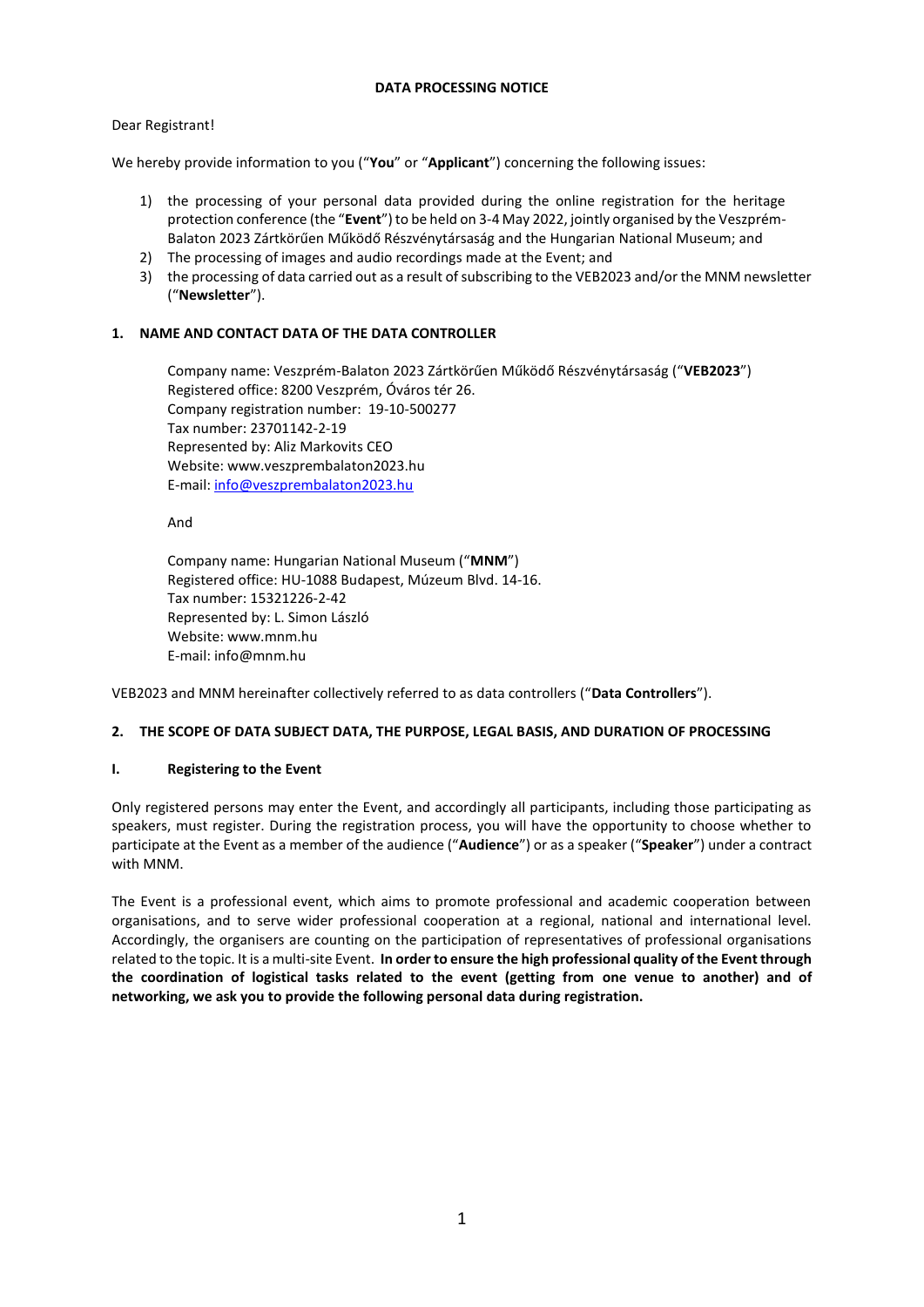| <b>SCOPE</b><br><b>OF</b><br><b>PROCESSED DATA</b>       | <b>OF</b><br><b>PURPOSE</b><br><b>DATA</b><br><b>PROCESSING</b>                                                                                                                                                                                                      | <b>LEGAL</b><br><b>BASIS</b><br><b>OF</b><br><b>PROCESSING</b>       | <b>DURATION OF DATA STORAGE</b>                                                                                                                                                                                                                                                                                       |
|----------------------------------------------------------|----------------------------------------------------------------------------------------------------------------------------------------------------------------------------------------------------------------------------------------------------------------------|----------------------------------------------------------------------|-----------------------------------------------------------------------------------------------------------------------------------------------------------------------------------------------------------------------------------------------------------------------------------------------------------------------|
| Your name                                                | To register for the Event, to<br>$\bullet$<br>ensure a high professional<br>standard of the Event                                                                                                                                                                    | Your consent,<br>pursuant<br>to<br>Article $6(1)(a)$<br>of the GDPR. | Until the end of the 30 <sup>th</sup> day<br>$\bullet$<br>after the Event or until your<br>consent is withdrawn. It will be<br>erased immediately after the<br>30 <sup>th</sup> day after the Event.<br>Unless you have subscribed to<br>the newsletter. In this case, the<br>provisions of Section 3 shall<br>apply. |
| The Institution you<br>represent                         | To register for the Event, to<br>$\bullet$<br>ensure a high professional<br>standard of the Event and<br>to facilitate networking.                                                                                                                                   | Your consent,<br>pursuant<br>to<br>Article $6(1)(a)$<br>of the GDPR. | Until the end of the 30 <sup>th</sup> day<br>$\bullet$<br>after the Event or until your<br>consent is withdrawn. It will be<br>anonymised immediately after<br>the 30 <sup>th</sup> day after the Event.<br>VEB2023 processes this data<br>anonymously for<br>statistical<br>purposes.                                |
| Your place of<br>residence                               | To register for the Event, to<br>$\bullet$<br>ensure a high professional<br>of the Event,<br>standard<br>facilitate<br>primarily<br>to<br>networking.                                                                                                                | Your consent,<br>pursuant<br>to<br>Article $6(1)(a)$<br>of the GDPR. | Until the end of the 30 <sup>th</sup> day<br>after the Event or until your<br>consent is withdrawn. It will be<br>anonymised immediately after<br>the 30 <sup>th</sup> day after the Event.<br>VEB2023 processes this data<br>anonymously for<br>statistical<br>purposes.                                             |
| Your e-mail address                                      | To register for the Event, to<br>$\bullet$<br>ensure a high professional<br>standard of the Event, by<br>sending information about<br>the Event to the e-mail<br>address.                                                                                            | Your consent,<br>pursuant<br>to<br>Article $6(1)(a)$<br>of the GDPR. | Until the end of the 30 <sup>th</sup> day<br>after the Event or until your<br>consent is withdrawn. It will be<br>erased after the 30 <sup>th</sup> day after<br>the Event.<br>Unless you have subscribed to<br>the newsletter. In this case, the<br>provisions of Section 3 shall<br>apply.                          |
| Your phone number                                        | To<br>$\bullet$<br>high<br>ensure<br>a<br>professional standard of<br>the Event. Provision of the<br>telephone number is only<br>required<br>for<br>those<br>registering as a Speaker, in<br>order<br>to<br>be<br>ensure<br>maintaining contact during<br>the Event. | Your consent,<br>pursuant<br>to<br>Article $6(1)(a)$<br>of the GDPR. | Until the end of the 30 <sup>th</sup> day<br>after the Event or until your<br>consent is withdrawn. It will be<br>erased after the 30 <sup>th</sup> day after<br>the Event.                                                                                                                                           |
| Your request for bus<br>transport or use of a<br>bicycle | To<br>high<br>$\bullet$<br>ensure<br>a<br>professional standard of<br>the Event, to assist with<br>logistical tasks.                                                                                                                                                 | Your consent,<br>pursuant<br>to<br>Article $6(1)(a)$<br>of the GDPR. | Until the end of the 30 <sup>th</sup> day<br>after the Event or until your<br>consent is withdrawn. It will be<br>erased after the 30 <sup>th</sup> day after<br>the Event.                                                                                                                                           |

In the case of Speakers, MNM may process personal data for a period of time different from the above, based on a contract with MNM.

You can unsubscribe from the Event by sending an e-mail to the following address: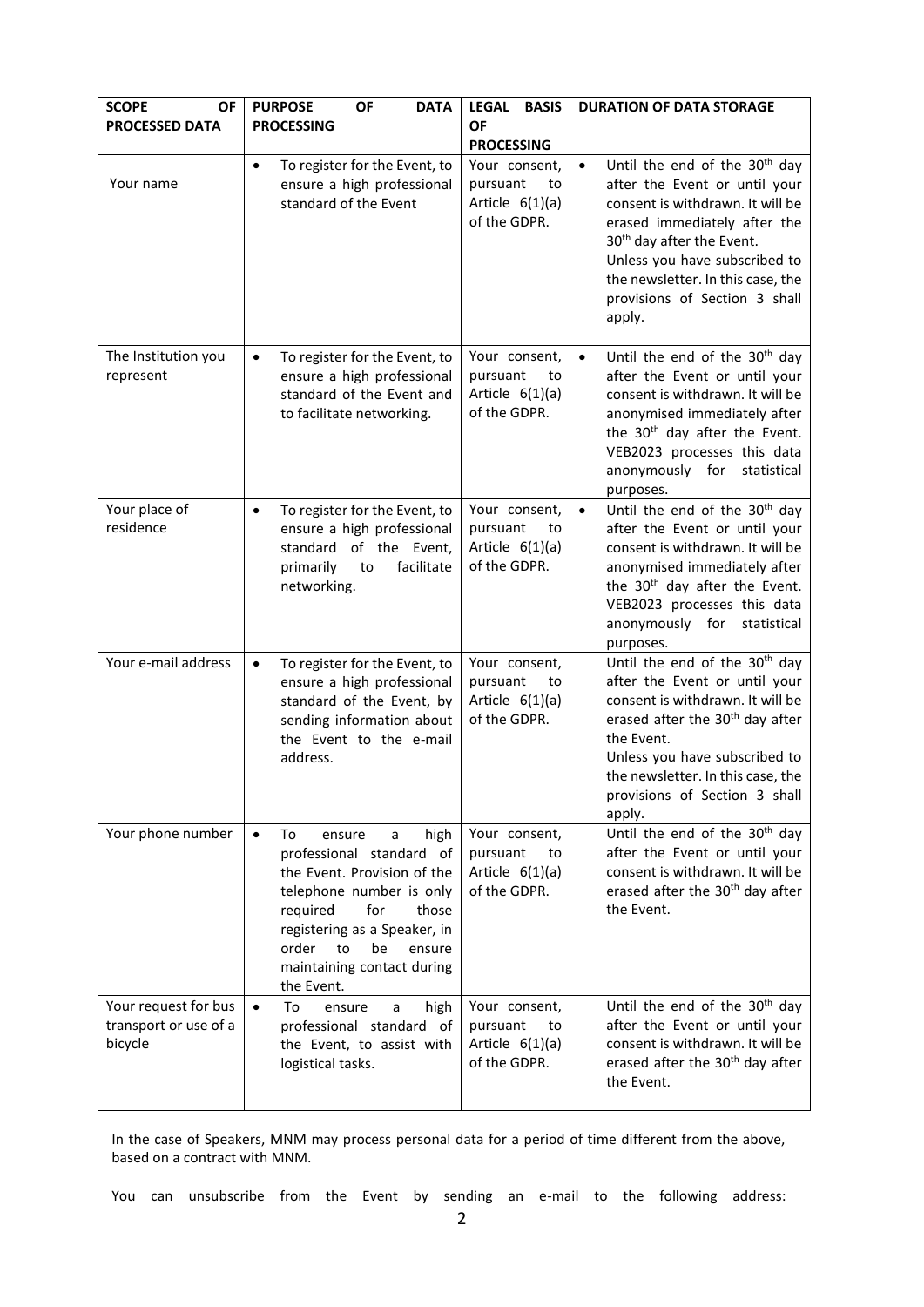#### **II. Images and audio recordings**

Images and audio recordings ("**Recording**") will be made at the Event, and the processing of personal data generated in this way is also covered by this Notice.

| <b>SCOPE</b><br>OF                                                                                        | <b>PURPOSE OF DATA PROCESSING</b>                                                                                                                                                                                                                                                                                                                                           | LEGAL<br><b>BASIS</b><br><b>OF</b>                                                                                                                                                                                  | <b>DURATION</b><br><b>OF</b> |
|-----------------------------------------------------------------------------------------------------------|-----------------------------------------------------------------------------------------------------------------------------------------------------------------------------------------------------------------------------------------------------------------------------------------------------------------------------------------------------------------------------|---------------------------------------------------------------------------------------------------------------------------------------------------------------------------------------------------------------------|------------------------------|
| <b>PROCESSED</b>                                                                                          |                                                                                                                                                                                                                                                                                                                                                                             | <b>PROCESSING</b>                                                                                                                                                                                                   | <b>DATA STORAGE</b>          |
| <b>DATA</b>                                                                                               |                                                                                                                                                                                                                                                                                                                                                                             |                                                                                                                                                                                                                     |                              |
| Images and<br>audio<br>recordings<br>about<br>the<br>data<br>subjects<br>("Recording<br>$^{\prime\prime}$ | For VEB2023 to promote the<br>"Veszprém European Capital of<br>Culture 2023" project (the<br>"Project"), in particular, but not<br>exclusively, through summaries<br>using the Recordings, videos<br>promoting or presenting the<br>Project, and by publishing these<br>on VEB2023's YouTube channel,<br>Facebook page, LinkedIn page<br>and its website for the public, as | Pursuant to Article<br>$6(1)(f)$ of the GDPR,<br>the<br>data<br>controller's<br>legitimate interest<br>in promoting and<br>informing<br>the<br>public about the<br>Project<br>implemented in the<br>public interest | 31<br>until<br>December 2024 |
|                                                                                                           | well as through competitions,<br>tenders and campaigns and<br>other forums suitable for the                                                                                                                                                                                                                                                                                 |                                                                                                                                                                                                                     |                              |
|                                                                                                           | promotion of the Project                                                                                                                                                                                                                                                                                                                                                    |                                                                                                                                                                                                                     |                              |

#### **III. Newsletter**

During the registration, you can subscribe to the newsletter service by ticking the appropriate newsletter checkbox, choosing to subscribe to the VEB2023 and/or the MNM newsletter.

| <b>SCOPE</b><br>OF<br><b>PROCESSED</b><br><b>DATA</b> | <b>FURPOSE OF DATA PROCESSING</b> | LEGAL BASIS<br>- OF<br><b>PROCESSING</b>                                                  | <b>DATA</b><br><b>DURATION</b><br>OF<br><b>STORAGE</b>                                           |
|-------------------------------------------------------|-----------------------------------|-------------------------------------------------------------------------------------------|--------------------------------------------------------------------------------------------------|
| Your name and<br>e-mail address,                      | To send Newsletters               | of<br>basis<br>Legal<br>6(1)(a)<br>the<br>of<br>data<br>GDPR.<br>the<br>subject's consent | processing: Article   until 31 December 2024, or<br>until<br>consent<br>vour<br>is<br>withdrawn. |

#### **3. DATA SECURITY**

The Data Controllers shall protect the personal data provided in accordance with the provisions on the security of personal data, including by taking the appropriate measures to protect against unauthorised access, alteration, transmission, disclosure, erasure or destruction, and in this context they shall grant access to databases containing personal data only to their staff members who are involved in achieving the purpose of the processing or who need to do so for their troubleshooting duties.

#### **4. RECIPIENTS OF THE PERSONAL DATA, THE PROCESSOR**

Participants' personal data may be accessed by VEB2023 and MNM Event organiser staff and volunteers.

Registration is done using the Typeform service, for which the following processor is used by VEB2023:

#### **TYPEFORM SL**

registered office: Carrer Bac de Roda, 163, local, 08018 - Barcelona (Spain),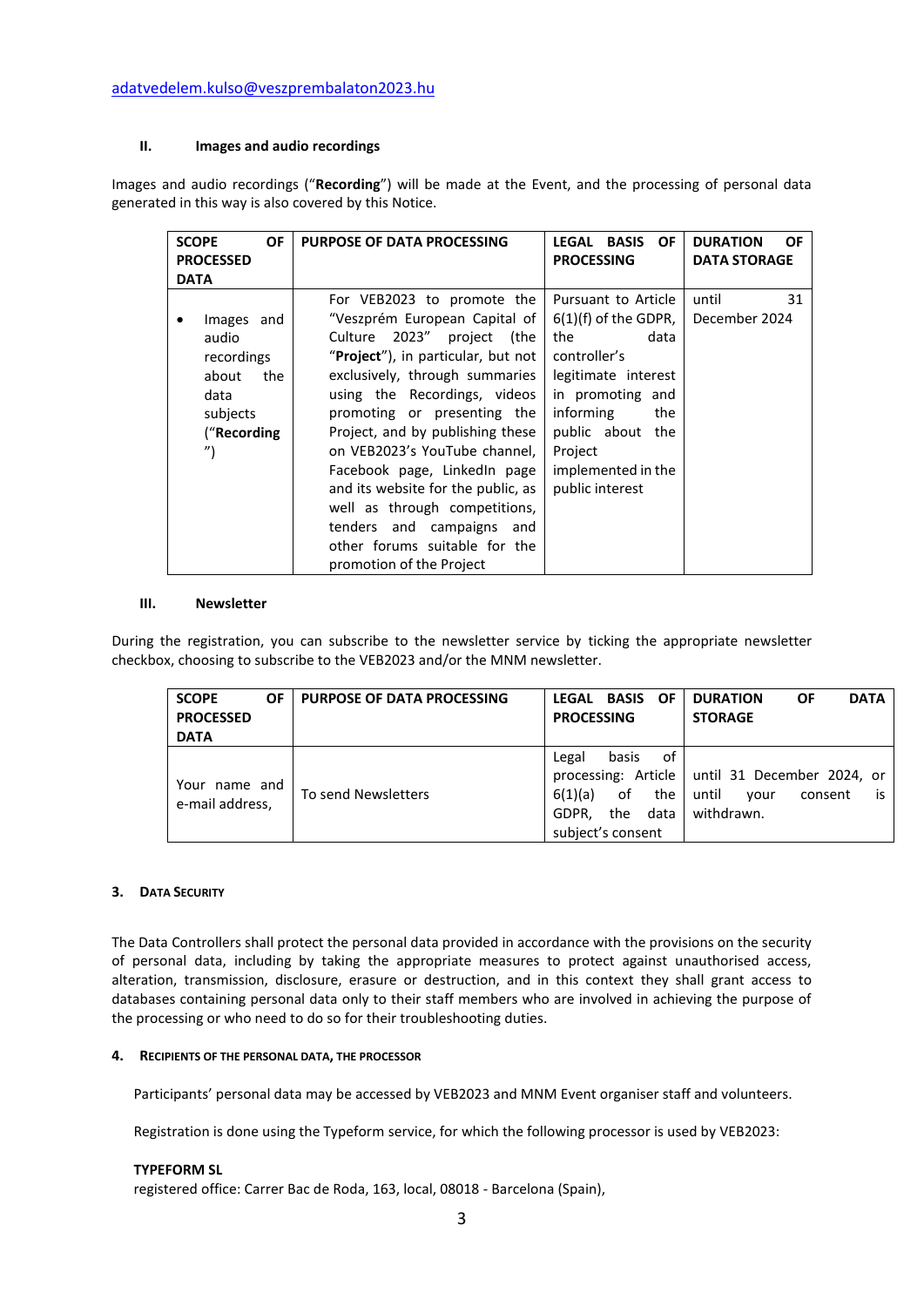tax number: C.I.F. B65831836. e-mail[: support@typeform.com](mailto:support@typeform.com)

VEB2023 may also use a third party as a processor for achieving the usage purpose of the Recordings. The activities of these third parties are limited to works on visual materials necessary to achieve the purpose of the processing, they do not process or record the personal data themselves, but use them for operations as instructed by VEB2023 (e.g. video creation, cutting, editing). It will also publish promotional materials created from the Recordings on VEB2023's YouTube channel, Facebook page, LinkedIn page, its website and on forums used to promote the Project.

The VEB2023 newsletter is expected to be sent from the end of 2022. For the sending of newsletters, VEB2023 may use a processor, whose identity will be communicated to the data subjects in an appropriate manner after such processor has been selected and the appropriate data processing agreement has been concluded.

MNM uses the following processor to send the newsletters: MailChimp (Intuit Ltd.) Registered office: 675 Ponce de Leon Ave NE, Suite 5000, Atlanta, GA 30308 USA E-mail: [privacy@mailchimp.com](mailto:privacy@mailchimp.com)

### **5. DATA SUBJECTS' RIGHTS IN RELATION TO THIS PROCESSING**

### **5.1. Right of access**

Pursuant to Article 15 of the GDPR, you have the right to request information from the Data Controllers at any time on whether and how your personal data are processed, including the purposes of the data processing, the recipients to whom the data have been disclosed or the source from which the data were obtained by the Data Controllers, the retention period, any of your rights in relation to the processing and, in the case of transfers to third countries or international organisations, information on the safeguards relating thereto.

In exercising your right of access, you also have the right to request a copy of the data as follows:

- The right to request a copy must not adversely affect the rights and freedoms of others, i.e. if other data subjects are identifiable in the Recording, the Data Controller will take technical measures (such as image editing, including obscuring or blurring) to protect the rights of third parties.
- If your request is excessive or manifestly unfounded, the Data Controller may charge you a reasonable fee under Article 12(5)(a) of the GDPR or refuse to act on your request (Article 12(5)(b) of the GDPR).

### **5.2. Right to rectification**

Pursuant to Article 16 of the GDPR, the Data Controller will rectify or complete personal data concerning you at your request.

### **5.3. Right to erasure ('right to be forgotten')**

Under Article 17 of the GDPR, if you request the erasure of your personal data, the Data Controllers will erase them without undue delay:

- If they are no longer necessary for the purpose for which they were originally stored or if the processing is unlawful,
- If you withdraw your consent and there is no other legal basis for the processing.
- In terms of the Recordings, if you exercise your right to object and there are no overriding compelling legitimate grounds for the processing.

The data cannot be erased if the processing is required for any of the following: